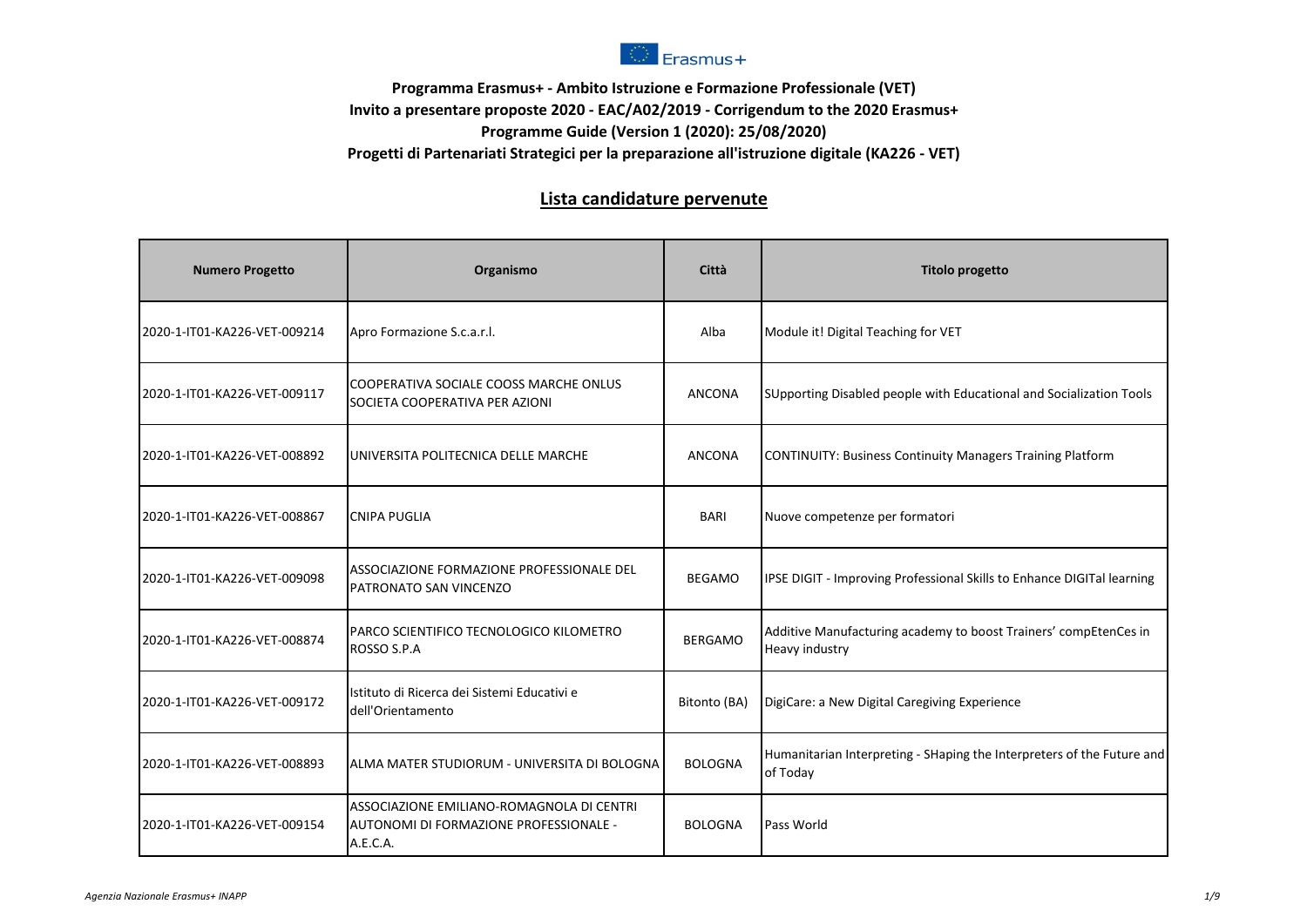| <b>Numero Progetto</b>       | Organismo                                                                  | Città                        | <b>Titolo progetto</b>                                                                                            |
|------------------------------|----------------------------------------------------------------------------|------------------------------|-------------------------------------------------------------------------------------------------------------------|
| 2020-1-IT01-KA226-VET-009074 | Istituto per la Formazione, l'Occupazione e la Mobilità                    | Bologna                      | MoBlend - Educational Resource to enhance Virtual & Blended Work-<br><b>Based Learning</b>                        |
| 2020-1-IT01-KA226-VET-009040 | I.E.R.F.O.P. ONLUS                                                         | Cagliari                     | VR-3D REINVETion of Research and Training Tools for the Maritime<br>and Oceanographic Sectors in the COVID-19 era |
| 2020-1-IT01-KA226-VET-009046 | LINC SOCIETA' COOPERATIVA SOCIALE A<br>RESPONSABILITA' LIMITATA-O.N.L.U.S. | <b>CAMPO NELL</b><br>ELBA LI | Supporting distance Training and Education in Prison                                                              |
| 2020-1-IT01-KA226-VET-008813 | Lascò srl a socio unico                                                    | Caserta                      | <b>Sparks</b>                                                                                                     |
| 2020-1-IT01-KA226-VET-009059 | Solidarietà Cervinese                                                      | Cervino                      | Digital Education & Professional Cook                                                                             |
| 2020-1-IT01-KA226-VET-008805 | Centro Formazione Professionale Cebano Monregalese<br>scarl                | Ceva                         | Special Digital Needs                                                                                             |
| 2020-1-IT01-KA226-VET-008952 | FONDAZIONE HALLGARTEN-FRANCHETTI CENTRO<br><b>STUDI VILLA MONTESCA</b>     |                              | Città di Castello Online Young Entrepreneur Academy                                                               |
| 2020-1-IT01-KA226-VET-009020 | PRISM - PROMOZIONE INTERNAZIONALE SICILIA -<br><b>MONDO</b>                | <b>ENNA EN</b>               | Inclusive Digital Education Methods                                                                               |
| 2020-1-IT01-KA226-VET-009199 | ASSOCIAZIONE ITALIANA CITTA DELLA CERAMICA                                 | <b>FAENZA</b>                | Teaching the History of Ceramics                                                                                  |
| 2020-1-IT01-KA226-VET-008970 | <b>GIUNTI PSYCHOMETRICS SRL</b>                                            | <b>FIRENZE</b>               | <b>Virtual Stage</b>                                                                                              |
| 2020-1-IT01-KA226-VET-009158 | IAL Toscana Innovazione Apprendimento Lavoro srl.<br>Impresa Sociale       | Firenze                      | Z-Genius                                                                                                          |
| 2020-1-IT01-KA226-VET-009102 | Confartigianato Imprese Foligno                                            | foligno                      | Aula di Realtà Virtuale nella Manutenzione e Conversione del Gas<br>Elettrodomestici                              |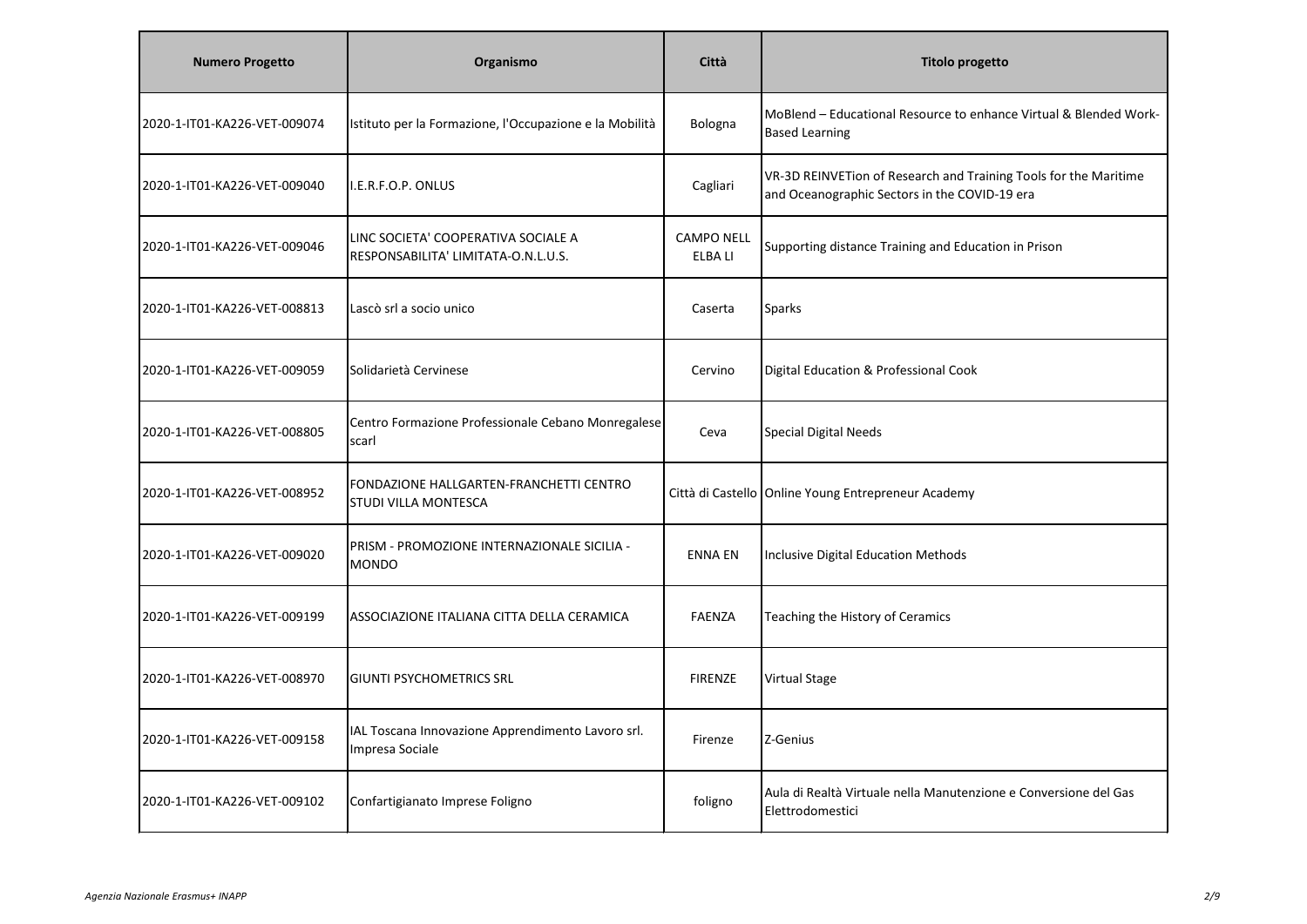| <b>Numero Progetto</b>       | Organismo                                                                                          | Città               | <b>Titolo progetto</b>                                                                            |
|------------------------------|----------------------------------------------------------------------------------------------------|---------------------|---------------------------------------------------------------------------------------------------|
| 2020-1-IT01-KA226-VET-009143 | EUROPEAN GRANTS INTERNATIONAL ACADEMY SRL                                                          | <b>FOLIGNO</b>      | Digital Energy Efficiency Designers                                                               |
| 2020-1-IT01-KA226-VET-009004 | Diciannove Società Cooperativa                                                                     | Genova              | Digi4SME - Digital Competences of VET Trainers for SME                                            |
| 2020-1-IT01-KA226-VET-009195 | <b>REGIONE LIGURIA</b>                                                                             | <b>GENOVA</b>       | European Policy Model for an Integrated Digital Education Tackling<br><b>Emergency Situations</b> |
| 2020-1-IT01-KA226-VET-009060 | <b>ARTE E FEDE</b>                                                                                 | <b>GERACE</b>       | Advanced e-Learning for Cultural Heritage Restorers Specialisation                                |
| 2020-1-IT01-KA226-VET-009104 | FINANCIAL & CAPITAL ADVISOR S.R.L.                                                                 | LATINA              | Innovative Advanced Advisory                                                                      |
| 2020-1-IT01-KA226-VET-008914 | A.B.A. SOCIETA' COOPERATIVA SOCIALE ONLUS                                                          | MAZARA DEL<br>VALLO | <b>CIAK ACTION FORM</b>                                                                           |
| 2020-1-IT01-KA226-VET-009021 | <b>VENETO LAVORO</b>                                                                               |                     | Mestre-Venezia Content and Language Integrated learning for Key Competences                       |
| 2020-1-IT01-KA226-VET-008909 | AFIDAMP Associazione Fornitori Italiani Attrezzature<br>Macchine Prodotti e Servizi per la Pulizia | Milano              | Innovation for cleaning in Facility Management                                                    |
| 2020-1-IT01-KA226-VET-008935 | ECOLE - ENTI CONFINDUSTRIALI LOMBARDI PER<br>L'EDUCATION - SOCIETA' CONSORTILE A R.L               | <b>MILANO</b>       | e-VET Trainers 4 Artificial Intelligence                                                          |
| 2020-1-IT01-KA226-VET-009012 | FONDAZIONE LUIGI CLERICI                                                                           | <b>MILANO</b>       | MIcro learning and MObile learning for life, work and for inclusion                               |
| 2020-1-IT01-KA226-VET-008923 | FONDAZIONE POLITECNICO DI MILANO                                                                   | <b>MILANO</b>       | Digital economy skills for third age                                                              |
| 2020-1-IT01-KA226-VET-008827 | <b>GGALLERY SRL</b>                                                                                | <b>MILANO</b>       | THIRD DISK - DIGITAL SKILLS FOR THIRD SECTOR                                                      |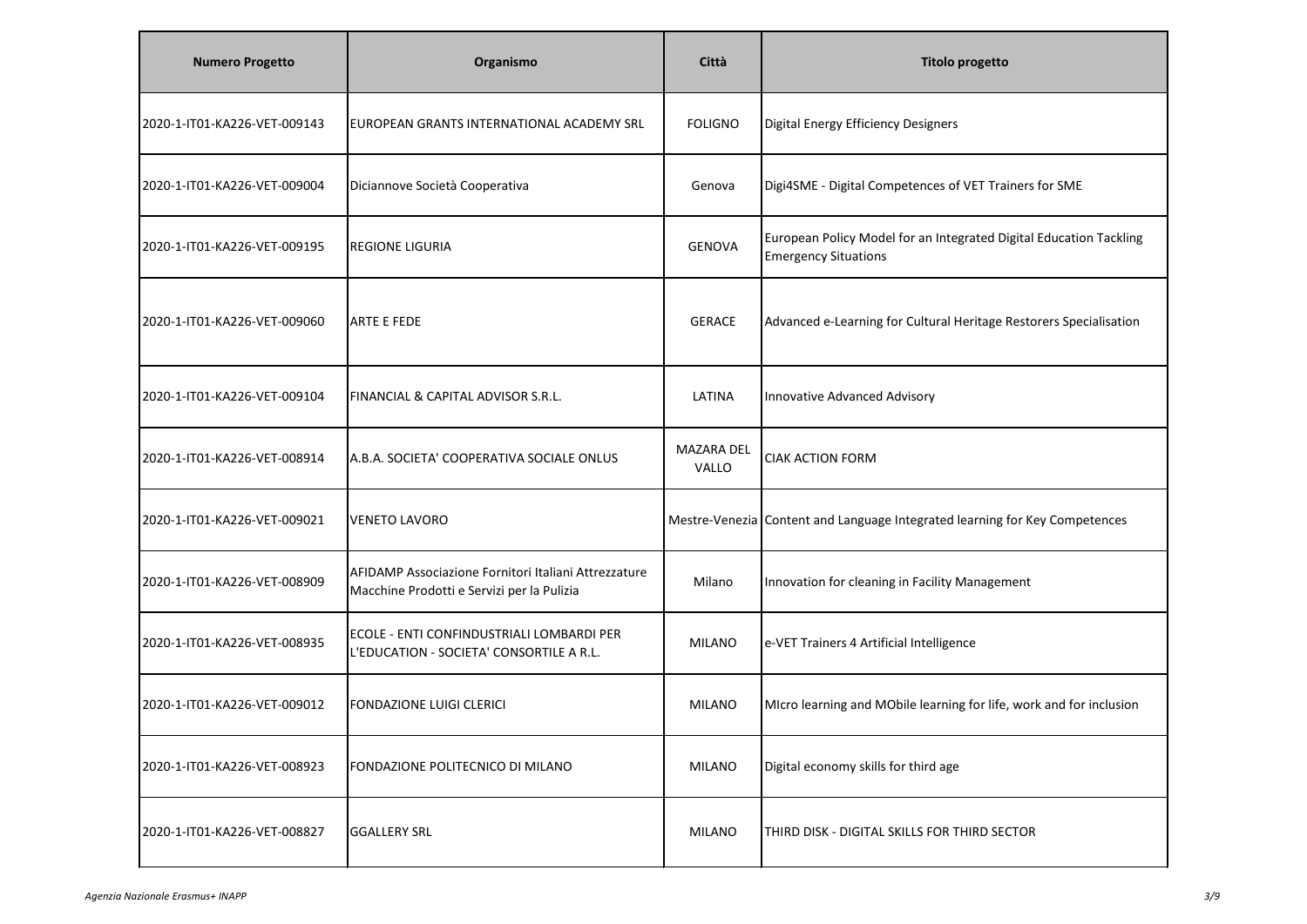| <b>Numero Progetto</b>       | Organismo                                                                    | Città                                    | <b>Titolo progetto</b>                                   |
|------------------------------|------------------------------------------------------------------------------|------------------------------------------|----------------------------------------------------------|
| 2020-1-IT01-KA226-VET-009153 | UNIVERSITA DEGLI STUDI DI MODENA E REGGIO<br><b>EMILIA</b>                   | <b>MODENA</b>                            | WELFARE - neW mEthodoLogies For teAching caRErs          |
| 2020-1-IT01-KA226-VET-009200 | Fondazione Cirko Vertigo                                                     | Monesiglio CN                            | CircuS distance Learning networK                         |
| 2020-1-IT01-KA226-VET-009140 | FONDAZIONE CAMPUS STUDI DEL MEDITERRANEO                                     | <b>MONTE SAN</b><br><b>QUIRICO LUCCA</b> | VIrtual MObility for the Social Economy                  |
| 2020-1-IT01-KA226-VET-008660 | Mercuria Nova - ODV                                                          | Montecatini<br>Terme                     | Insieme per un mondo migliore                            |
| 2020-1-IT01-KA226-VET-008990 | ASSOCIAZIONE SPORTIVA DILETTANTISTICA<br>RICREATIVA CULTURALE 3M TRAININGLAB | MONTECOMPA<br>TRI RM                     | Smart workout 4 smart workers                            |
| 2020-1-IT01-KA226-VET-009093 | ISTITUTO STATALE DI ISTRUZIONE SUPERIORE "MOSE"<br><b>BIANCHI"</b>           | Monza                                    | Digital Innovative Green Inclusive Tourism eduAction 4.0 |
| 2020-1-IT01-KA226-VET-009219 | COSVITEC SOCIETA CONSORTILE ARL                                              | Napoli                                   | Network of European Workers in Digital VET               |
| 2020-1-IT01-KA226-VET-008996 | E.I.T.D. s.c.ar.I Enterprise Innovation Training and<br>Development          | Napoli                                   | Distance Learning / Digital Teaching                     |
| 2020-1-IT01-KA226-VET-008848 | Italian Maritime Academy Technologies srl                                    | Napoli                                   | Cultivating green skills on maritime sector              |
| 2020-1-IT01-KA226-VET-009142 | <b>REGIONE CAMPANIA</b>                                                      | <b>NAPOLI</b>                            | <b>BRidging the Accessibility Divide</b>                 |
| 2020-1-IT01-KA226-VET-009029 | UNIVERSITA DEGLI STUDI DI NAPOLI FEDERICO II                                 | <b>NAPOLI</b>                            | BIOMATICOS - New skills for well-being in teleworking    |
| 2020-1-IT01-KA226-VET-008815 | UNIVERSITA DEGLI STUDI DI NAPOLI FEDERICO II                                 | <b>NAPOLI</b>                            | Diversity and Inclusion in Microenterprises              |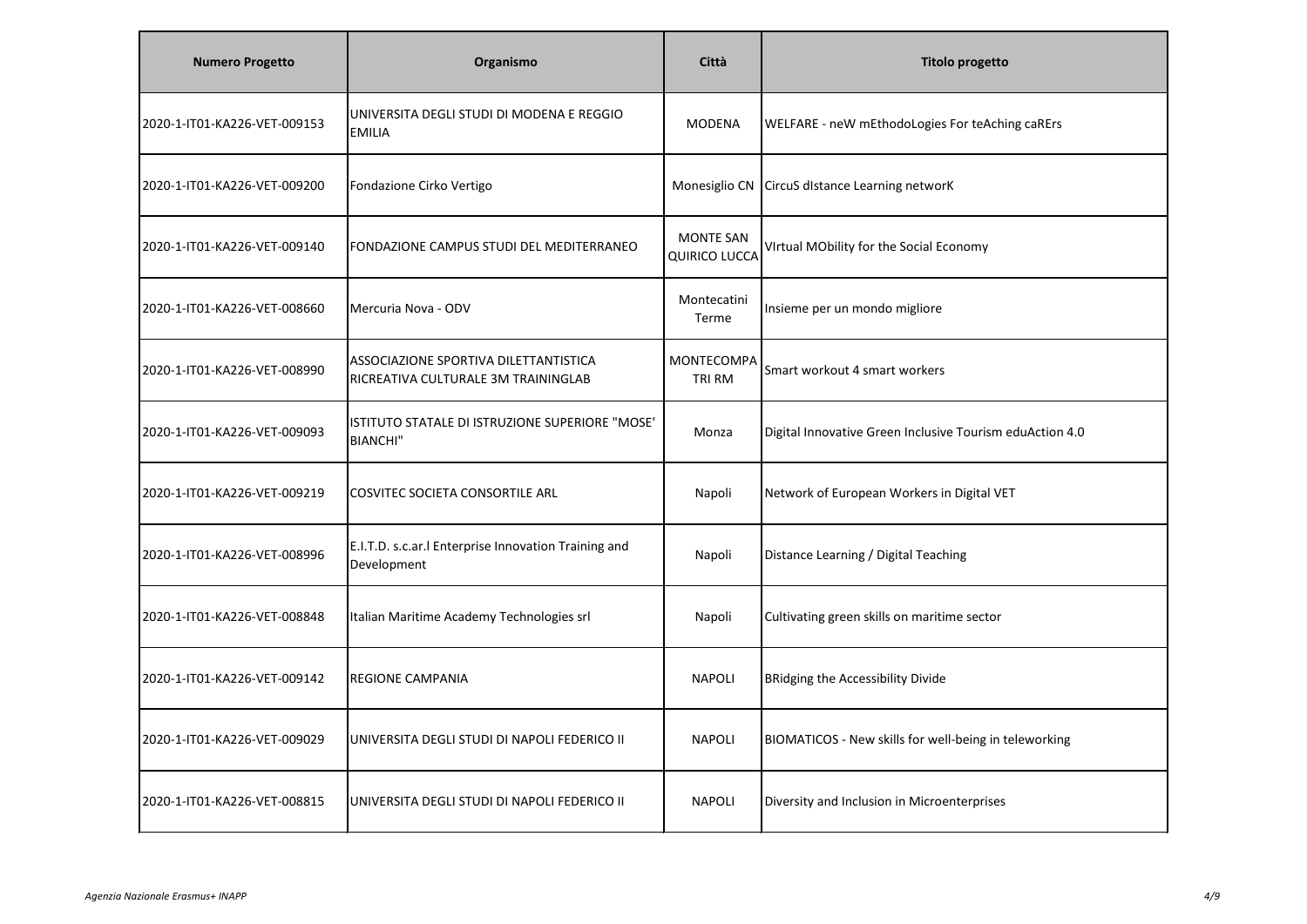| <b>Numero Progetto</b>       | Organismo                                                                                 | Città         | <b>Titolo progetto</b>                                                                                                                                                                                                                                              |
|------------------------------|-------------------------------------------------------------------------------------------|---------------|---------------------------------------------------------------------------------------------------------------------------------------------------------------------------------------------------------------------------------------------------------------------|
| 2020-1-IT01-KA226-VET-008854 | <b>EDUFORMA SRL</b>                                                                       | Padova        | e-suppoRt sErviCes fOr Vet lEaRners                                                                                                                                                                                                                                 |
| 2020-1-IT01-KA226-VET-008891 | UNIVERSITA DEGLI STUDI DI PADOVA                                                          | <b>PADOVA</b> | The farmer's toolbox for climate change mitigation                                                                                                                                                                                                                  |
| 2020-1-IT01-KA226-VET-009217 | NaKa                                                                                      | Palermo       | <b>Online Orientation for Youth</b>                                                                                                                                                                                                                                 |
| 2020-1-IT01-KA226-VET-009038 | UNIONE DEGLI ASSESSORATI ALLE POLITICHE SOCIO-<br>SANITARIE, DELL ISTRUZIONE E DEL LAVORO | PALERMO       | Emotional Skills in organisational training: increasing well-being in<br>public entities                                                                                                                                                                            |
| 2020-1-IT01-KA226-VET-009156 | Centro Servizi Formazione                                                                 | Pavia         | Progettare un apprendimento a distanza aperto, inclusivo e<br>collaborativo                                                                                                                                                                                         |
| 2020-1-IT01-KA226-VET-009070 | LANCI Umbria - Associazione dei Comuni dell'Umbria                                        | Perugia       | Gestione e negoziazione del conflitto per una pubblica<br>amministrazione e servizi pubblici inclusivi - una risorsa formativa a<br>distanza per il management                                                                                                      |
| 2020-1-IT01-KA226-VET-008803 | CENTRO EDILE SICUREZZA FORMAZIONE                                                         | PERUGIA       | Digital Education Readiness in Building VET Systems, by incorporating<br>digital online technology into teaching, training and learning, included<br>work based learning, and supporting learners, teachers and trainers in<br>adanting to online/distance learning |
| 2020-1-IT01-KA226-VET-008976 | <b>ECIPA UMBRIA SCARL</b>                                                                 | PERUGIA       | European Atelier of Crafts 4.0. - Digital Skills and Augmented Didactics<br>applied to<br>the European Atelier of Crafts Model                                                                                                                                      |
| 2020-1-IT01-KA226-VET-009073 | Gruppo Archeologico Perusia                                                               | Perugia       | Accessible Heritage Trough Innovation                                                                                                                                                                                                                               |
| 2020-1-IT01-KA226-VET-009077 | infolog srl                                                                               | Perugia       | 3D digital VET                                                                                                                                                                                                                                                      |
| 2020-1-IT01-KA226-VET-009161 | PROMOVIDEO SRL                                                                            | PERUGIA       | Europe in 360                                                                                                                                                                                                                                                       |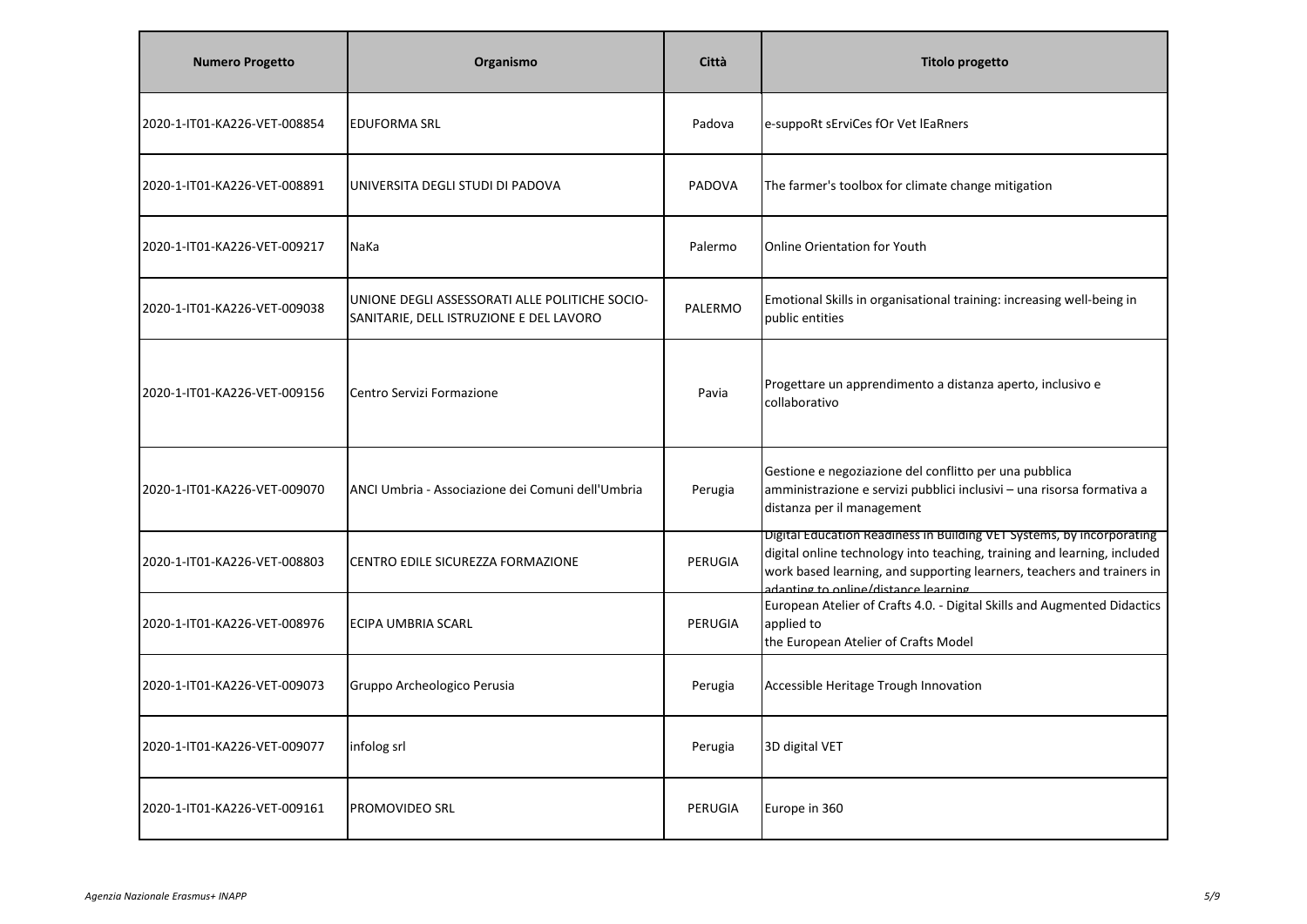| <b>Numero Progetto</b>       | Organismo                                                                               | Città                  | <b>Titolo progetto</b>                                                                                                                                            |
|------------------------------|-----------------------------------------------------------------------------------------|------------------------|-------------------------------------------------------------------------------------------------------------------------------------------------------------------|
| 2020-1-IT01-KA226-VET-008989 | Assindustria Consulting srl                                                             | Pesaro                 | MakeMyFuture - Improving digital competences for Advanced<br>Manufacturing Industry through Maker-based education                                                 |
| 2020-1-IT01-KA226-VET-009081 | I.I.S. Antonio Cecchi                                                                   | Pesaro                 | Digital Readiness In VET through EntreComp                                                                                                                        |
| 2020-1-IT01-KA226-VET-009171 | Focus Srl Impresa Sociale                                                               | Pescara                | Learning Methodologies Online                                                                                                                                     |
| 2020-1-IT01-KA226-VET-009075 | <b>OLTRE SRL</b>                                                                        | Pescara                | Transnational Orienta express Platform                                                                                                                            |
| 2020-1-IT01-KA226-VET-009019 | Istituto Religioso di Formazione e Istruzione<br>Professionale                          | Pietramontecor<br>vino | Exploring Digital Pedagogy in the context of Digital-Competent<br>Learning Organizations for the Justice Sector, as vocational<br>advancement for educative staff |
| 2020-1-IT01-KA226-VET-009106 | Fondazione ITS Professionalità per lo sviluppo dei<br>sistemi energetici ecosostenibili | Pinerolo               | EDU 4.0   HIGHER VET FOR DIGITAL READINESS                                                                                                                        |
| 2020-1-IT01-KA226-VET-008933 | SOCIETA' COOPERATIVA A.FO.RI.S.MA. - ACLI<br>FORMAZIONE RICERCA SERVIZI MANAGEMENT      | <b>PISA</b>            | Accessibility Competency Training for Inclusion in VET                                                                                                            |
| 2020-1-IT01-KA226-VET-008902 | IAL INNOVAZIONE APPRENDIMENTO LAVORO FRIULI<br>VENEZIA GIULIA SRL IMPRESA SOCIALE       | PORDENONE              | RESET: Resources for Post-Pandemic Effective Training                                                                                                             |
| 2020-1-IT01-KA226-VET-009092 | Youth Europe Service                                                                    | Potenza                | How Urban centers become Green citieS 2.0                                                                                                                         |
| 2020-1-IT01-KA226-VET-008861 | <b>DEMETRA FORMAZIONE SRL</b>                                                           |                        | REGGIO EMILIA Abilitating diGItal Learning to innovate VET sector                                                                                                 |
| 2020-1-IT01-KA226-VET-009173 | Euroform RFS                                                                            | Rende                  | Work Inclusion 2020 - Innovative Validation of Acquired Experience<br>Methodology for Immigrants supported by Artificial Intelligence                             |
| 2020-1-IT01-KA226-VET-009053 | Comune di Forano (Ri)                                                                   | RIETI                  | Enhance the digital capacity of VET Institutions to deliver learner-<br>focused training experiences for public administration employees                          |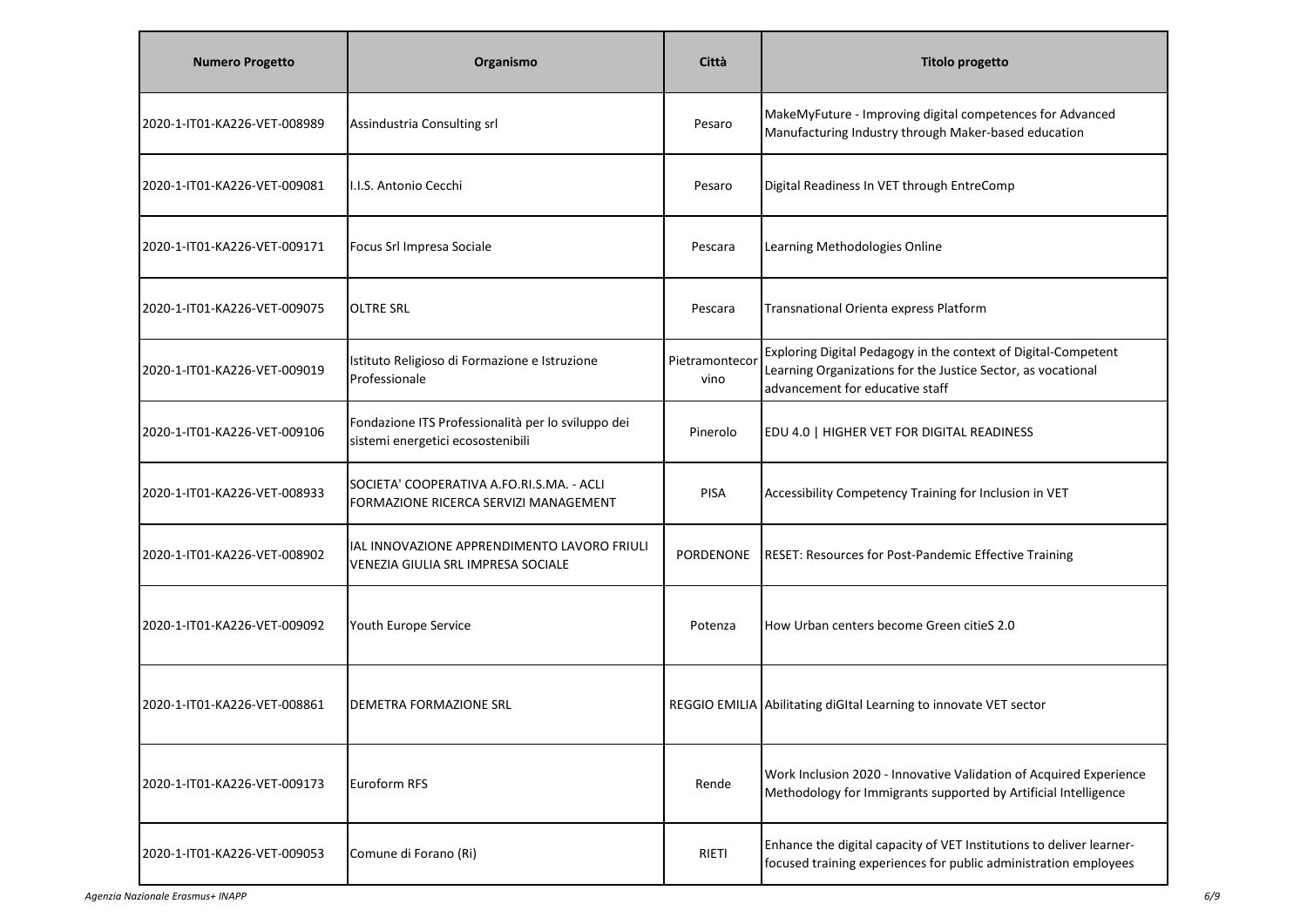| <b>Numero Progetto</b>       | Organismo                                                                                                                         | Città       | <b>Titolo progetto</b>                                                                                                               |
|------------------------------|-----------------------------------------------------------------------------------------------------------------------------------|-------------|--------------------------------------------------------------------------------------------------------------------------------------|
| 2020-1-IT01-KA226-VET-009016 | Archivio della Memoria                                                                                                            | roma        | INTERnationalization Cultural Heritage Assistant - new WBL profession<br>in duty of digitalization of cultural heritage institutions |
| 2020-1-IT01-KA226-VET-009084 | ASS.FOR.SEO. Società Consortile ar.l.                                                                                             | <b>ROMA</b> | ECHOES - Extended Classrooms for Higher Opportunities Enhancing<br><b>Skills</b>                                                     |
| 2020-1-IT01-KA226-VET-008953 | Associazione italiana persone down onlus                                                                                          | roma        | Valueable Digitalisation                                                                                                             |
| 2020-1-IT01-KA226-VET-008975 | <b>ASSOCIAZIONE SOS EUROPA</b>                                                                                                    | ROMA        | In Mom We Trust                                                                                                                      |
| 2020-1-IT01-KA226-VET-008946 | Eko Group srl                                                                                                                     | Roma        | Digital training on Collaborative Labour Approach in Europe                                                                          |
| 2020-1-IT01-KA226-VET-009215 | Ente nazionale per il microcredito                                                                                                | Roma        | Promoting entrepreneurship and access to finance in the CCI sector                                                                   |
| 2020-1-IT01-KA226-VET-009064 | <b>IDEA EUROPA APS</b>                                                                                                            | ROMA        | Digital consciousness                                                                                                                |
| 2020-1-IT01-KA226-VET-009160 | SISTEMI FORMATIVI CONFINDUSTRIA SCPA                                                                                              | <b>ROMA</b> | TRIANGLE                                                                                                                             |
| 2020-1-IT01-KA226-VET-008886 | UET Italia srl                                                                                                                    | Roma        | VET in tourism: digitised                                                                                                            |
| 2020-1-IT01-KA226-VET-008919 | UNIVERSITA DEGLI STUDI DI ROMA TOR VERGATA                                                                                        | <b>ROMA</b> | SOCIAL LEARNING ECOSYSTEM TO HANDLE STRESS-CASE SCENARIOS<br>THROUGH PROBLEM-SOLVING IN ORGANIZATIONAL SETTINGS                      |
| 2020-1-IT01-KA226-VET-009041 | Amaita Intercultura                                                                                                               | Rome        | Trainings and Online Tools for Experiential Language Learning                                                                        |
| 2020-1-IT01-KA226-VET-009051 | CONSORZIO NAZIONALE MEUCCIO RUINI PER LA<br>FORMAZIONE, I SERVIZI AL LAVORO E L'INNOVAZIONE<br>TECNOLOGICA - SOCIETA' COOPERATIVA | Rome        | Digital Competencies in Home Care Services                                                                                           |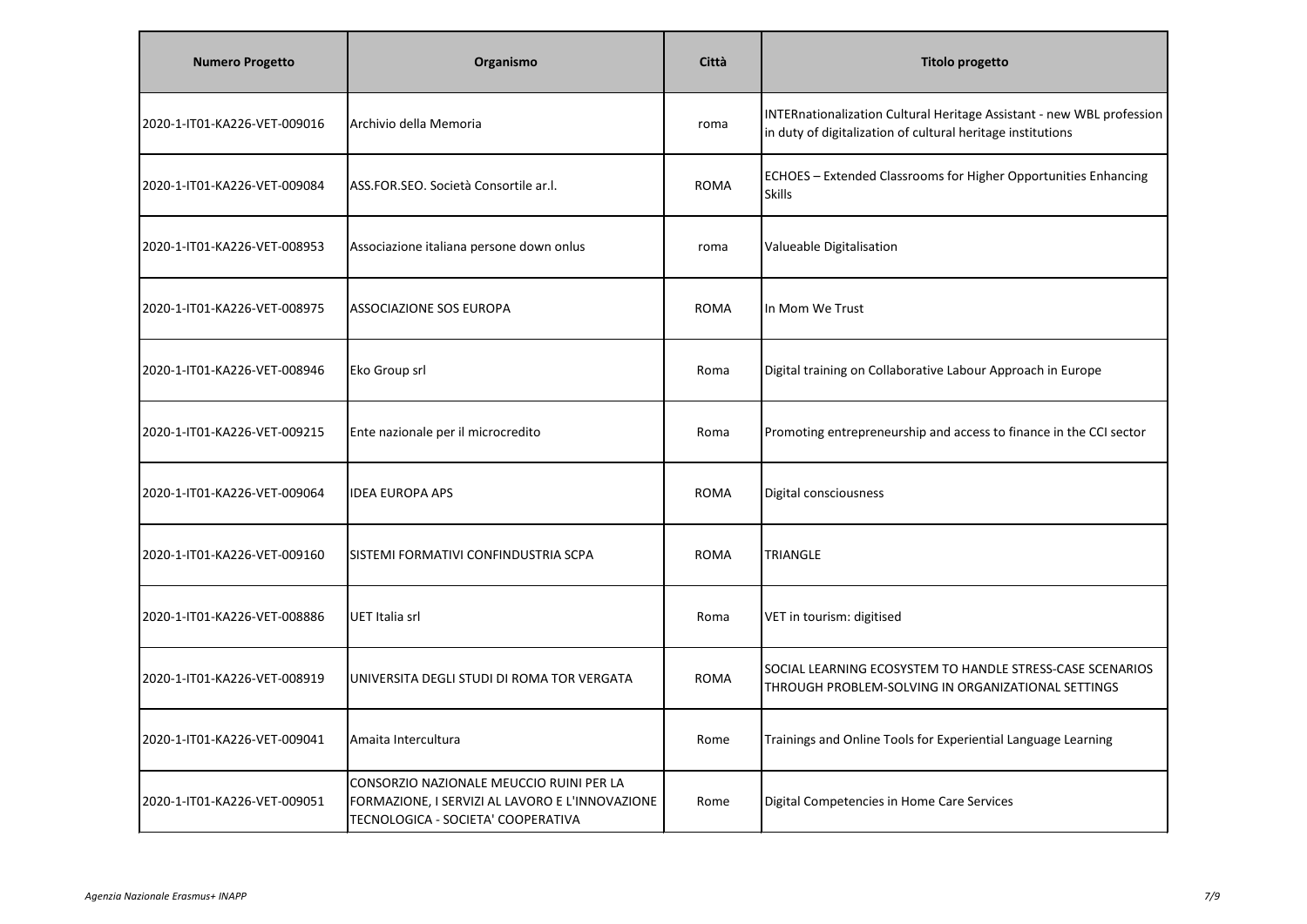| <b>Numero Progetto</b>       | Organismo                                                                                                      | Città                           | <b>Titolo progetto</b>                                                                                        |
|------------------------------|----------------------------------------------------------------------------------------------------------------|---------------------------------|---------------------------------------------------------------------------------------------------------------|
| 2020-1-IT01-KA226-VET-009052 | <b>ENAMA</b>                                                                                                   | Rome                            | Digital Farming for Vocational Education and Training                                                         |
| 2020-1-IT01-KA226-VET-009213 | International Language School                                                                                  | Rome                            | Language Enhancement Approach for Developement, Empowerment<br>and Readiness                                  |
| 2020-1-IT01-KA226-VET-009097 | <b>ISIS VALDARNO</b>                                                                                           | <b>SAN GIOVANNI</b><br>VALDARNO | VETProject - Project-based learning model in VET Remote Learning                                              |
| 2020-1-IT01-KA226-VET-009057 | JANUS S.R.L.                                                                                                   | San Lazzaro di<br>Savena        | Innovative arrays of digital and pedagogical competences to foster the<br>digital readiness of the VET system |
| 2020-1-IT01-KA226-VET-008931 | ASSOCIAZIONE DETTO E FATTO                                                                                     | Sansepolcro                     | DSA: Digital Skills 4 All                                                                                     |
| 2020-1-IT01-KA226-VET-009061 | <b>MINE VAGANTI NGO</b>                                                                                        | SASSARI                         | Creating employment Opportunities for youth through Digital<br>Empowerment                                    |
| 2020-1-IT01-KA226-VET-009082 | lis Alessandro Volta                                                                                           | Sassuolo<br>Modena              | Wellness In the Digital education era                                                                         |
| 2020-1-IT01-KA226-VET-009197 | Associazione PROGETTO MARCONI                                                                                  | Torino                          | Entrepreneurial and digital marketing skills for smart farmers                                                |
| 2020-1-IT01-KA226-VET-009185 | CENTRO ITALIANO OPERE FEMMINILI SALESIANE -<br>FORMAZIONE PROFESSIONALE PIEMONTE CIOFS - FP<br><b>PIEMONTE</b> | <b>TORINO</b>                   | DIGICULT - Cultural Heritage: a source of resilience and learning<br>through digital education                |
| 2020-1-IT01-KA226-VET-008840 | ENTE ACLI ISTRUZIONE PROFESSIONALE PIEMONTE                                                                    | <b>TORINO</b>                   | User-friendly Practical Distance Active Training Experience                                                   |
| 2020-1-IT01-KA226-VET-009157 | <b>CESIE</b>                                                                                                   | <b>TRAPPETO</b>                 | DIGItal COaching for MEntor's and Teacher's Assistance                                                        |
| 2020-1-IT01-KA226-VET-009170 | ISTITUTO REGIONALE RITTMEYER PER I CIECHI DI<br><b>TRIESTE</b>                                                 | <b>TRIESTE</b>                  | Orientation and Mobility: Digital Education Readiness                                                         |